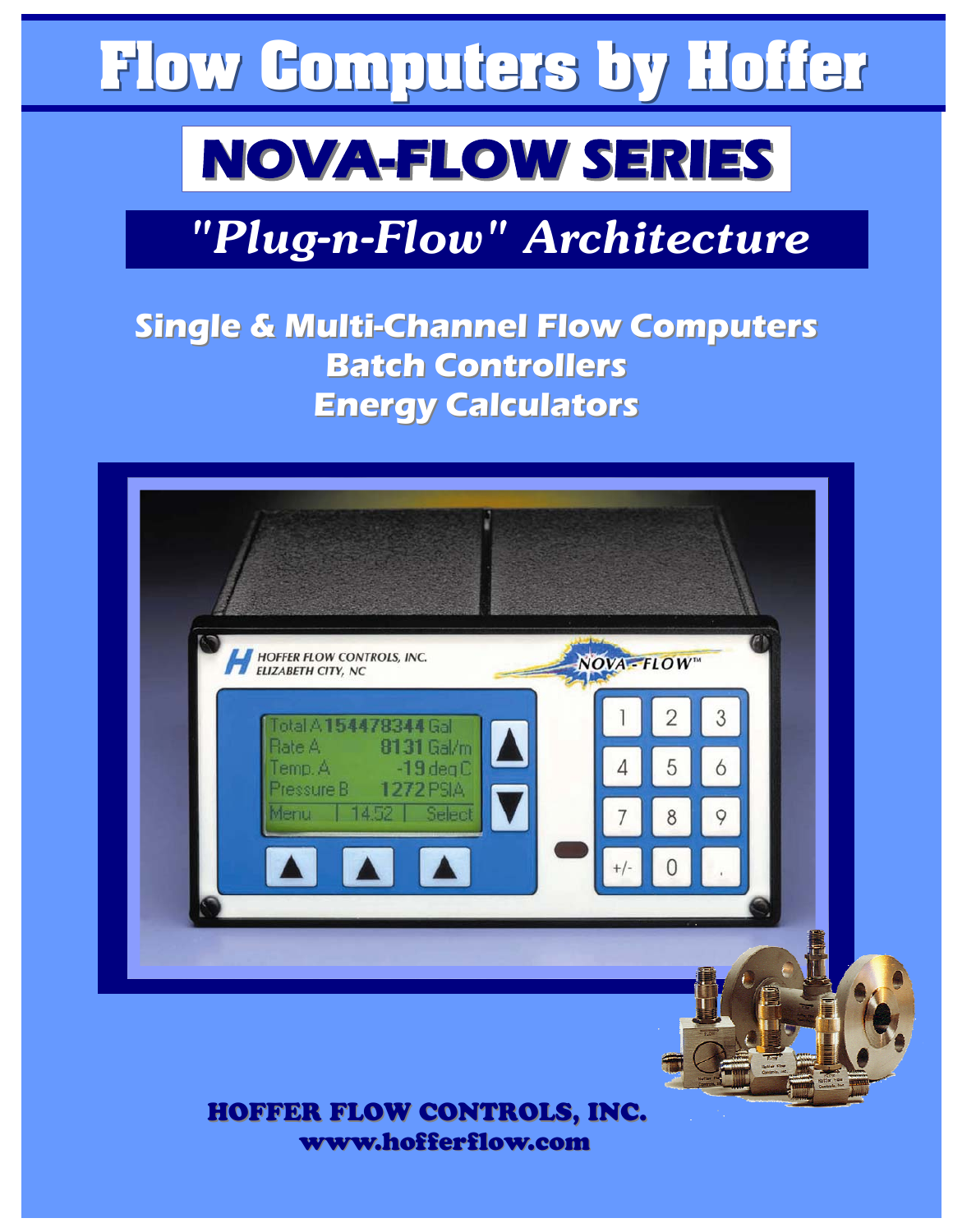### **Introduction:**

The Nova-Flow Series of flow computers is a family of highly flexible, modular flow computers designed for basic rate and total flow display, batch control for liquid and gas flow measurement, as well as for thermal energy measurement. With more than 500,000 unique configurations possible, the potential applications for these devices is almost limitless. Up to 4 different flowmeter inputs and multiple temperature, pressure and density inputs are supported by one or more versions. A wide range of outputs and control interfaces are available along with as many as three serial communication ports per computer. System schematics for each of the three basic versions of the Nova-Flow Series, summary descriptions of primary specifications along with a chart of some of the more popular features for each version are shown in this brochure. For assistance with full specification of a Nova-Flow computer for your exact application, please contact our local Hoffer Flow Controls' representative or factory.

| <b>Features:</b>                                            | <b>Nova-Flow</b>        | <b>Nova-Batch</b>       | <b>Nova-Energy</b>      |
|-------------------------------------------------------------|-------------------------|-------------------------|-------------------------|
| <b>Max. Number of Flowmeter Inputs</b>                      | 4<br>2 Pulse & 2 Analog | 1                       | $\overline{2}$          |
| Max. Number of Temperature & Pressure Inputs                | 2 of each               | 1 of each               | 2 of each               |
| <b>Max. Number of Density Inputs</b>                        | $\mathbf{2}$            | $\mathbf{1}$            | $\boldsymbol{2}$        |
| <b>Max. Number of Analog Outputs</b>                        | $\overline{2}$          | $\boldsymbol{2}$        | $\overline{2}$          |
| <b>Max. Number of Serial Ports</b>                          | $\mathbf{3}$            | $\mathbf{3}$            | $\mathbf{3}$            |
| 2 Stage Batch Control                                       | <b>No</b>               | Yes                     | N <sub>o</sub>          |
| Max. No. of Alarm/Relay Outputs                             | $\overline{2}$          | $\overline{2}$          | $\overline{2}$          |
| Max. No. of TTL/CMOS Pulse Inputs/Outputs                   | 8                       | $\bf{8}$                | ${\bf 8}$               |
| <b>Two-Level Password Protection</b>                        | Yes                     | Yes                     | Yes                     |
| Multiple Batch Modes (Manual, Auto, Auto-Continue & Remote) | <b>No</b>               | Yes                     | N <sub>0</sub>          |
| <b>Flash Memory</b>                                         | Yes                     | Yes                     | Yes                     |
| <b>Infrared Optical Port/Interface (Modbus Protocol)</b>    | Optional                | <b>Optional</b>         | <b>Optional</b>         |
| Max. No. of Fluid Property Tables                           | 4                       | $\overline{\mathbf{4}}$ | $\overline{\mathbf{4}}$ |
| <b>Windows-Based Setup Software</b>                         | Included                | <b>Included</b>         | <b>Included</b>         |
| <b>Multi-Function Self Diagnostics</b>                      | Yes                     | Yes                     | Yes                     |
| <b>Stainless Steel Front Panel Microswitches</b>            | Yes                     | Yes                     | Yes                     |
| Audit Trails w/ Time, Date & ID Stamp                       | Yes                     | Yes                     | Yes                     |
| Temperature, Pressure &/or Density Compensation             | Yes                     | Yes                     | Yes                     |
| 20-Point Linearization                                      | Yes                     | Yes                     | Yes                     |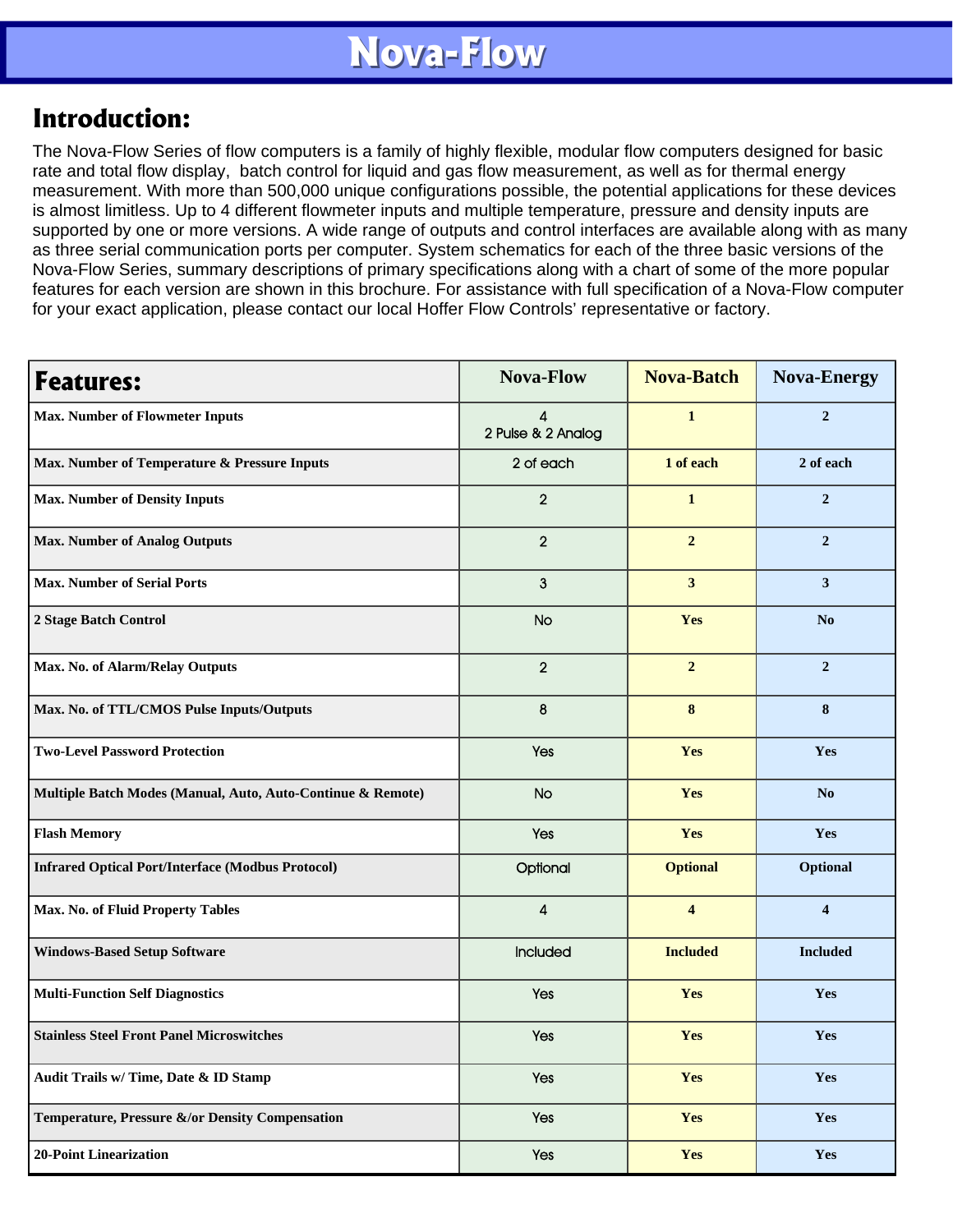## *"Plug-n-Flow" Architecture Flow" Architecture*

### **Installation Drawings:**



#### *General Specifications*

#### **Display**

128x64 graphical, displays 4 parameters simultaneously. Easy scroll through matrix of 24 parameters. LED back light. Adjustable contrast.

#### **Keypad**

3 softkeys; 14 assigned keys. Embossed overlay. Panel – NEMA 4X. Stainless steel membrane switches, 10 million cycles life expectancy.

#### **CPU**

16 bit, 40 MHz processor. 512 kB of flash memory. Real Time Operating System. 48 bit electronic unique identifier number. Calendar and real time clock.

#### **Environmental**

Operating Temperature: -20°C to 50°C. Storage Temperature:  $-40^{\circ}$ C to 85 $^{\circ}$ C. Humidity: 0-95% Non-condensing.

#### **Enclosure**

1/2 DIN panel mount, aluminum housing. Optional Ex proof, NEMA 4X. Panel Cutout Dimensions: 7.250" (184mm) x 3.570" (91mm)

#### **Power supply**

10 to 30 Volt DC, 1.5 A max. 110/220 AC, 50/60Hz .2 A max.

#### **Approvals and Regulatory Compliance**

CE Meets: AGA 8/API 14.2 AGA 7 OIML Tc 8 Sc 7, R117, R118 ISO 6551, 7637 NIST Handbook 44, 3.37

#### **IR Interface (Optional)**

Front panel infrared

transmitter/receiver for remote operation and communication.

#### **Diagnostics**

Multiple error messages. Failure detection for RTD and all analog inputs.

System configuration and diagnostics from a personal computer through RS-232 port or IR interface. (Requires IR adapter)

#### **Field expandable hardware and software**

Easy to add/replace module.





#### **Nova-Energy Calculator Installation**

Software configurable based on installed modules.

#### **Alarms**

Multiple visual/audio alarms. HI/LO, HI/HI, LO/LO.

#### **Batch, BTU**

Single/Dual Stage batch operations. Count UP/DOWN. BTU functions (Cooling, Heating, Heat/ Cool Auto Switch).